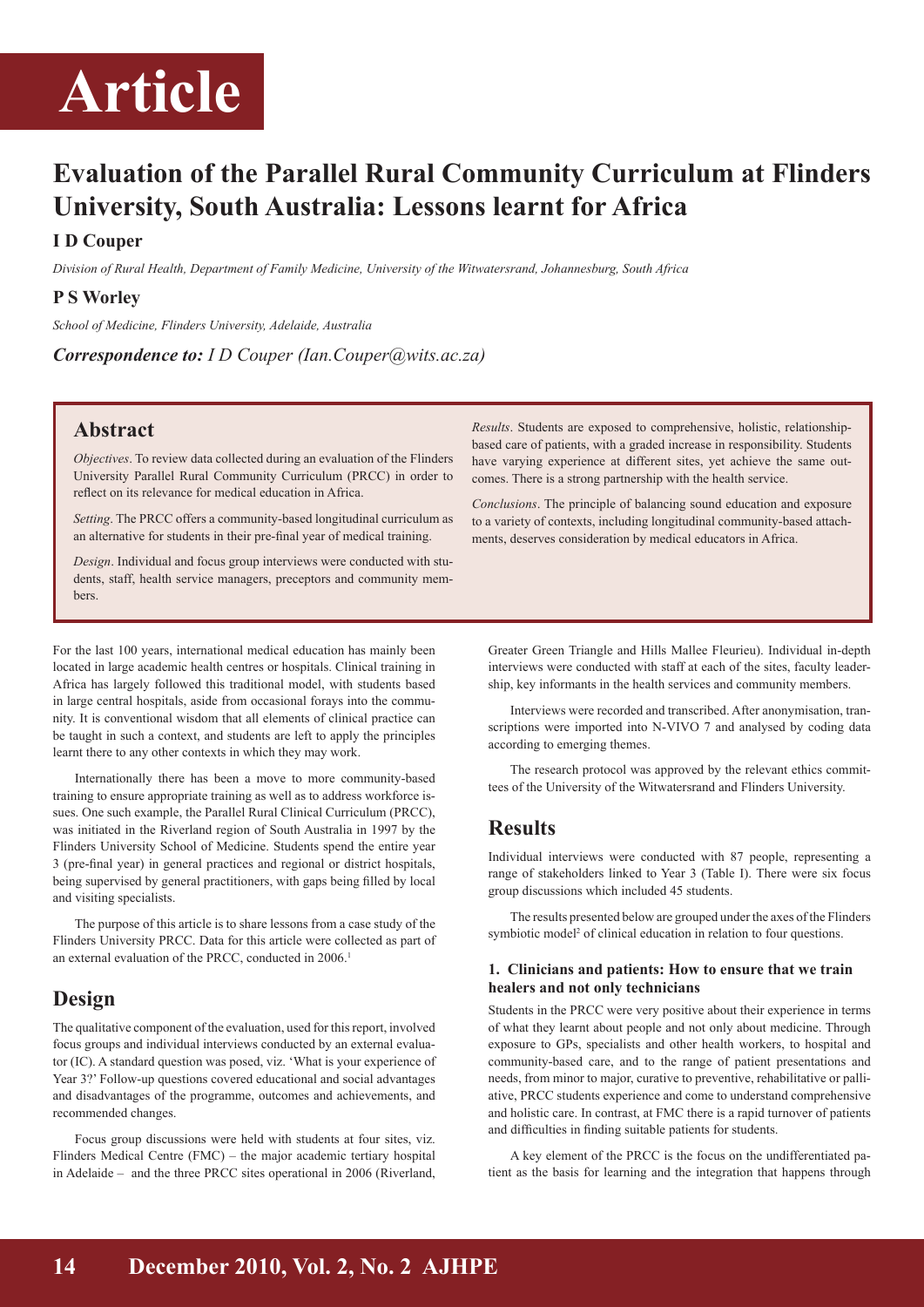# **Article**

| <b>Table I. Summary of interviewees</b>         |                                                         |                |
|-------------------------------------------------|---------------------------------------------------------|----------------|
| Group                                           | Category                                                | <b>Total</b>   |
| University-based staff                          | Faculty leadership                                      | 6              |
|                                                 | Academics (non-clinical)                                | 9              |
| Clinicians                                      | Academic co-ordinators<br>(departmental or site based)  | 8              |
|                                                 | GPs                                                     | 19             |
|                                                 | Other specialists                                       | 6              |
|                                                 | Other hospital staff, e.g.<br>clinical nurses           | $\overline{5}$ |
| Managers                                        | Health service bureaucrats                              | 8              |
|                                                 | Practice managers                                       | 5              |
|                                                 | Hospital managers (CEOs,<br>directors of nursing, etc.) | 7              |
| Academic support staff                          | Administrators                                          | 10             |
| Community/local gov-<br>ernment representatives |                                                         | 4              |
| Total                                           |                                                         | 87             |

this process. 'The physician says go see this patient. We don't know if that's going to involve a cardio-type problem, a respiratory-type problem or a neurological type problem so we have to be ready for anything. And then when he questions us we're not just in a medicine block, or just in an O&G block, we have to consider the whole range.'

The relationship between students and patients is a mutual one. Practice managers and GPs alike reported that patients enjoy students, take pleasure in being able to be part of teaching them, and appreciate the greater attention and longer consultations that students offer.

### **2. Health service and university: How to develop learning cultures in smaller health services**

Flinders offers a model of using all available local resources to educate students, based on an understanding of 'many roads' leading to one destination.

The University has forged strong partnerships with the health service. There is a common understanding of the need for educational and service components within health care to work together.

A commonly held belief among students was that those at other sites must be better off – 'the grass is always greener no matter where you are'. This highlights the fact that all sites were seen to have strengths and weaknesses, and are suited to different students, which was cited as a reason to use multiple sites.

The university's involvement in PRCC sites has a significant impact. GPs spoke of the stimulation offered by their role as teachers, which has given 'new meaning' to their practice. It promotes quality of care and evidence-based practice. General practices appreciate their relationship with the university and with the students, taking great pride in being part of the academic endeavour and helping to train the future generation of doctors. There is a sense of purpose in being an 'academic practice'.

The local hospitals too were highly appreciative of the programme. A strong benefit of having students is seen to be the learning culture which has developed in these hospitals. By having students, the local health service is supported and developed.

#### **3. Government and community: How to make an impact on the workforce needs of all communities**

At the PRCC sites, the buy-in from partners (faculty, GPs, health service, local government, politicians) is impressive. There is a clear recognition of a common vision – to address workforce shortages in rural Australia and to provide a good educational experience for students. Stakeholders outside of the university have bought into the vision, adopted it as their own, support it – even financially in the case of some local governments – and are ready to defend it against threat.

There is a feeling too within the Flinders and broader community that the PRCC has had a very positive effect in terms of improving attitudes towards rural practice.

The PRCC alone cannot solve the workforce problems. Student selection was mentioned as an important issue, and it became clear that the PRCC was most successful at sites, such as the Greater Green Triangle, where postgraduate training opportunities also existed.

### **4. Personal principles and professional expectations: How to instil values such as responsibility and teamwork in students**

Students expressed the need for mentoring. FMC was reported by some as an unfriendly, unsupportive environment. In contrast, the PRCC uses an apprenticeship model of training; students are individually mentored, guided and coached through the year, providing them with opportunities for personal growth in addition to educational development and ensuring that they acquire good clinical skills.

Concerns were raised about some of the role modelling that occurs at FMC, and whether enough emphasis is placed on teamwork and functioning co-operatively in a health care system. 'Are we producing doctors who actually consider themselves to be integral parts of teams rather than independent practitioners?' In the PRCC, students become integral and valued members of the professional team.

In addition, PRCC students are given graded responsibility, so that, instead of simply observing processes, or 'clerking patients' for learning purposes, they become responsible for the care of patients over time under supervision, which is an important learning experience. Students are not just observers, but contribute directly to patient care.

# **Conclusions**

The Flinders PRCC programme offers a model for ensuring that students see their patients holistically, caring for them as people rather than simply being expert technicians, a perspective recognised to be critical in a number of guidelines on medical education internationally.<sup>3-5</sup> The key ingredients of this are the continuity of relationship, both with doctors and other health care staff and also with patients, afforded by a longitudinal exposure in a community setting. Integration of knowledge happens through practice and under the guidance of mentors. This is achievable in an African context, even if the model might look very different, using, e.g. clinics, health centres and district hospitals, and not only private GPs.

The Flinders Year 3 programme runs counter to the conveyor belt approach to medical education, offering a smorgasbord of opportunities for students. This allows the medical school to use every available health service resource and the students to explore their interests, select options appropriate to their learning styles and develop in their own ways, while still meeting a common goal. The final common exit examination pro-